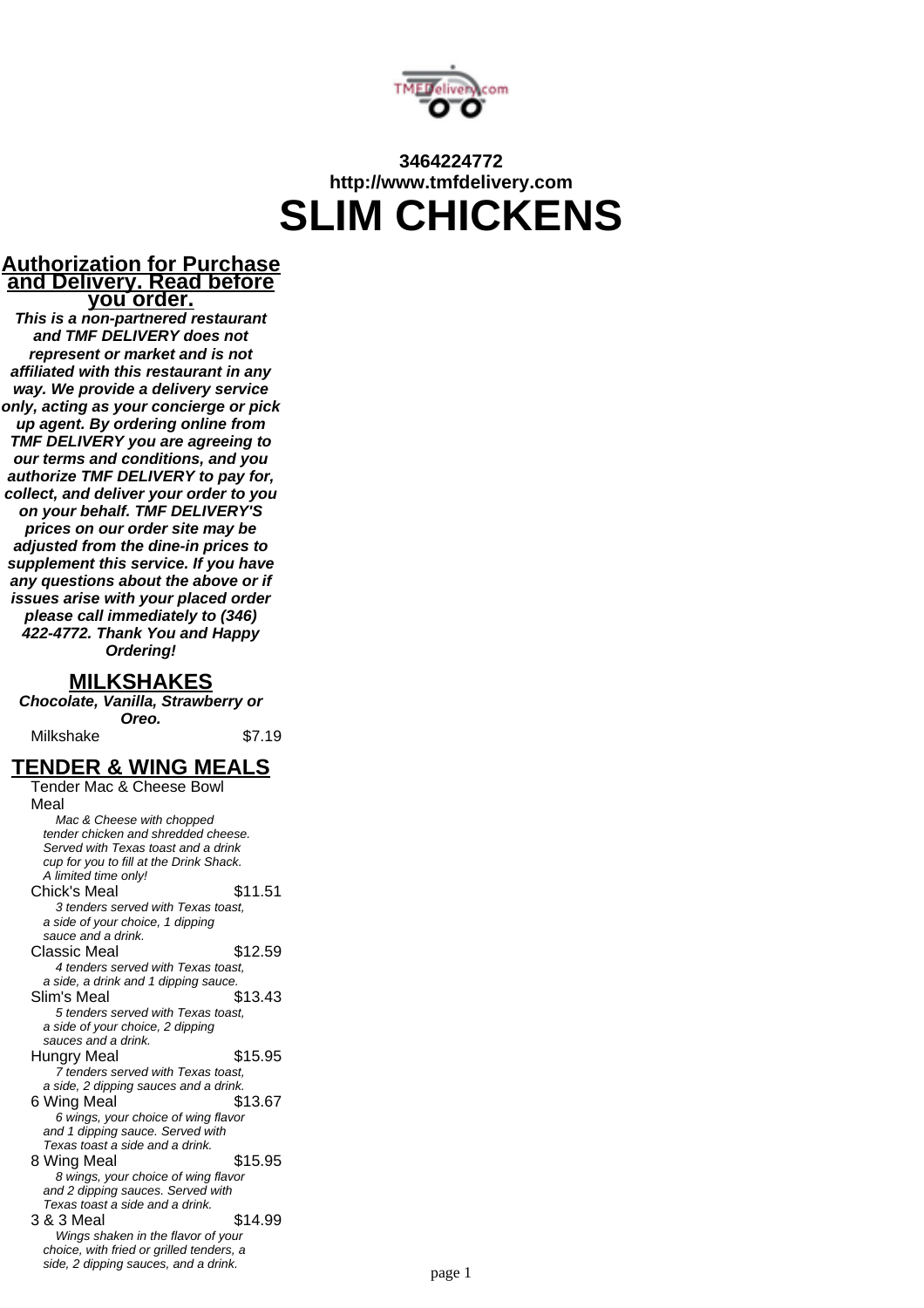Wings shaken in the flavor of your choice, with fried or grilled tenders, a side, 2 dipping sauces, and a drink.

#### **SANDWICHES AND WRAPS**

Wrap \$9.35

- Wrap Only. Tenders, lettuce, tomato, and ranch.
- Buffalo Wrap Meal \$11.39 Tenders in savory Buffalo wing sauce, lettuce, tomato & ranch.
- Served with a side and a drink. Smokey Cheddar Wrap Meal \$13.19 Tangy BBQ tenders, shredded cheese, lettuce & ranch. Served with a side and a drink.
- Smokey Cheddar Wrap \$9.59 Smokey Cheddar Wrap Only. Tangy BBQ tenders, shredded cheese, lettuce & ranch.

# **SALADS**

Slim's Salad \$12.83 Fresh greens, tenders (grilled or fried), cheese, tomatoes, cucumbers, fried onions, carrots & croutons, served with a drink.

## **CHICKEN & WAFFLES**

Chicken & Waffles \$12.83 3 fried tenders over a waffle, served with syrup and butter on the side and a drink. Waffle Only \$8.39 1 waffle with butter and syrup, does not come with chicken.

## **DESSERTS**

Chocolate Brownie Pudding Ja\$9.59 Dessert Chocolate brownie, chocolate pudding, Heath bar, and whipped topping. \*contains nuts\* Oreo Cheesecake Jar Dessert \$9.59 Oreo Cheesecake features layers of Oreo cookies, classic cheesecake & whipped cream. Reese's Cheesecake Jar **Dessert** \$9.59 Limited Time Only! Resse's Peanut Butter Cup Cheesecake Jar Dessert. \*contains nuts\* Homestyle Chocolate Chip Cookie \$3.59 1 delicious fresh baked, homestyle chocolate chip cookie. 3 Homestyle Chocolate Chip \$5.39 Cookies 3 delicious fresh baked, homestyle chocolate chip cookies. White Chocolate Macadamia \$3.59 Nut Cookie 1 delicious fresh baked, white chocolate chip, macadamia nut cookie. 3 White Chocolate Macadamia \$5.39 Nut Cookies 3 delicious fresh baked, white chocolate chip, macadamia nut cookies. **KIDS MEAL** Kids Chicken Meal \$7.79

#### 2 tenders fried or grilled served with Texas toast, fries or applesauce, 1 dipping sauce and a drink. Kids Mac  $$7.19$ Kids Mac & Cheese served with Texas Toast and a drink.<br>
page 2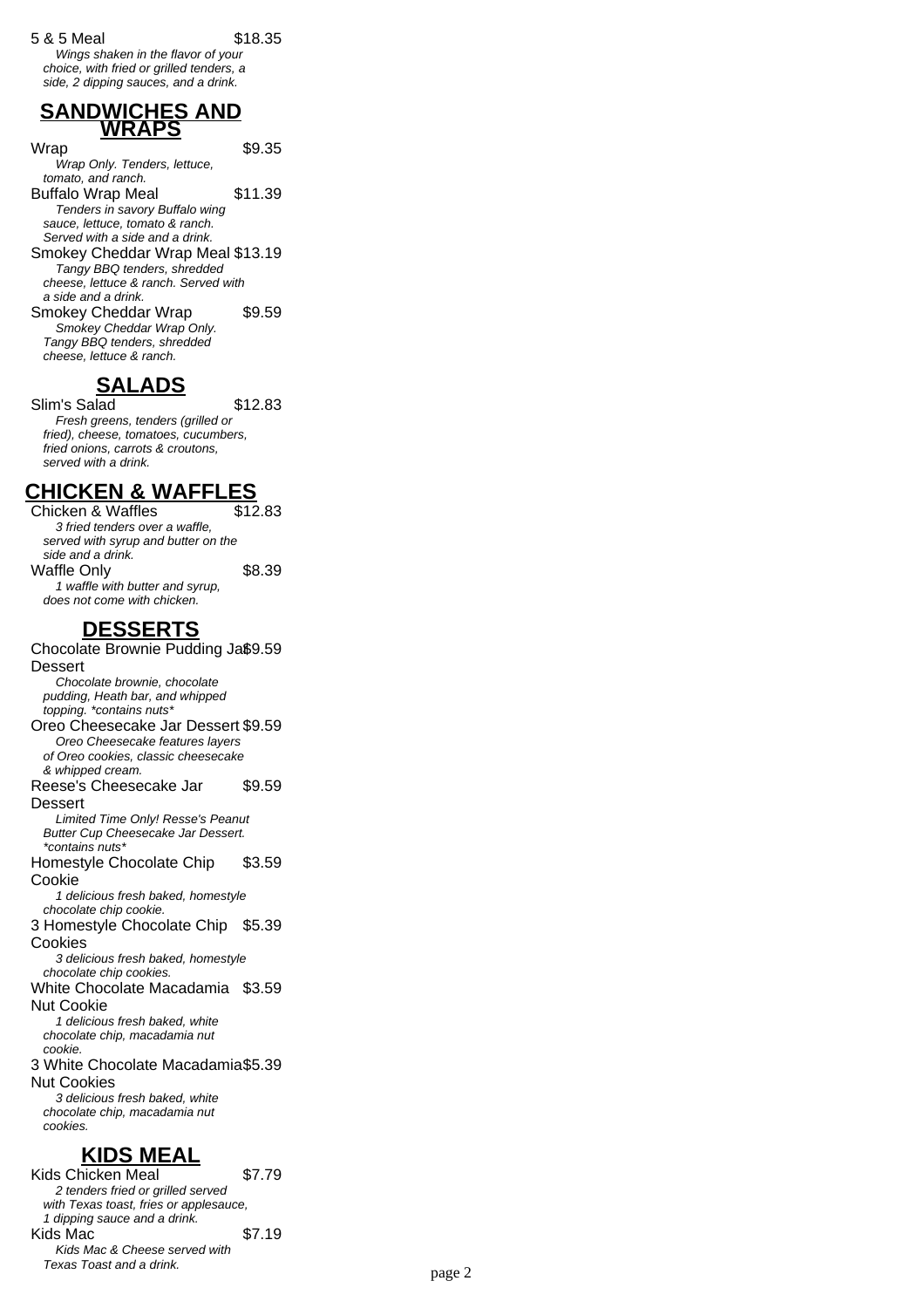# **FAMILY MEALS**

Holiday Pack \$38.39 16 Tenders, 2 Large Sides (Choose Mac & Cheese, Coleslaw or Potato Salad), 6 Sauces and 4 Texas Toast Slices.

Southern Style Family Meal \$31.19 12 Tenders, 4 House sauces, 1 side of Ranch Chips, 1 side of Mac & Cheese, Coleslaw or Potato Salad, 4 TexasToast and a gallon of tea. Tailgate Pack \$44.39

12 Tenders, 10 Wings, 2 Large Sides (Choose Mac & Cheese, Coleslaw, Ranch Chips or Potato Salad), 10 sauces and 6 Texas Toast slices.

Grab & Go Pack \$26.39 10 tenders, choice of 2 large sides, 4 Texas Toast, 4 sauces.

#### **PARTY TRAYS**

- 10 Tenders (Party Trays) \$17.99 10 tenders, 2 sauces. Serves 2-3.<br>Fenders (Partv Travs) \$31.19 20 Tenders (Party Trays) 20 tenders, 1 (6oz) dipping sauce. Serves 6. 30 Tenders (Party Trays) \$44.39 30 tenders, 2 (6o) sauces. Serves  $1<sub>0</sub>$
- 60 Tenders (Party Trays) \$86.39 60 tenders, 4 (6oz) dipping sauces. Serves 20.
- 10 Wings (Party Trays) \$15.59 Shaken in the wing sauce of your choice and served with 1 dipping sauce.. Serves 1-2.
- 20 Wings (Party Trays) \$27.59 Shaken in the wing flavor of your choice and served with 1 (6oz)
- dipping sauce. Serves 3. 30 Wings (Party Tray) \$39.59 Shaken in the wing flavor of your choice and served with 1 (6oz)
- dipping sauce. Serves 5. 60 Wings (Party Trays) \$74.39 Shaken in the wing flavor of your choice and served with 2 (6oz)
- dipping sauces. Serves 10. Small Wrap Platter (Party \$26.39

Trays)

- 6 Wrap Halves. Serves 6. Large Wrap Platter 6 (Party Trays) \$46.79
- 12 Wrap Halves. Serves 12. Small Crowd Mac & Cheese \$17.99

(Party Trays) Our mac & cheese is sure to

please. Serves 8. Large Crowd Mac & Cheese \$29.99

(Party Trays)

- Our mac & cheese is sure to please. Serves 16.
- Small Crowd Potato Salad

(Party Trays)

Complete your meal with a classic Southern side. Serves 8.

Large Crowd Potato Salad (Party Trays) \$33.59

\$20.39

\$33.59

Complete your meal with a classic Southern side. Serves 16.

Small Crowd Ranch Chips (Party Trays) \$17.99

Try our new house-made Ranch

Chips! Serves 8. Large Crowd Ranch Chips

(Party Trays)

Try our new house-made Ranch Chips! Serves 16.

Small Crowd Spring Salad Tray 26.39